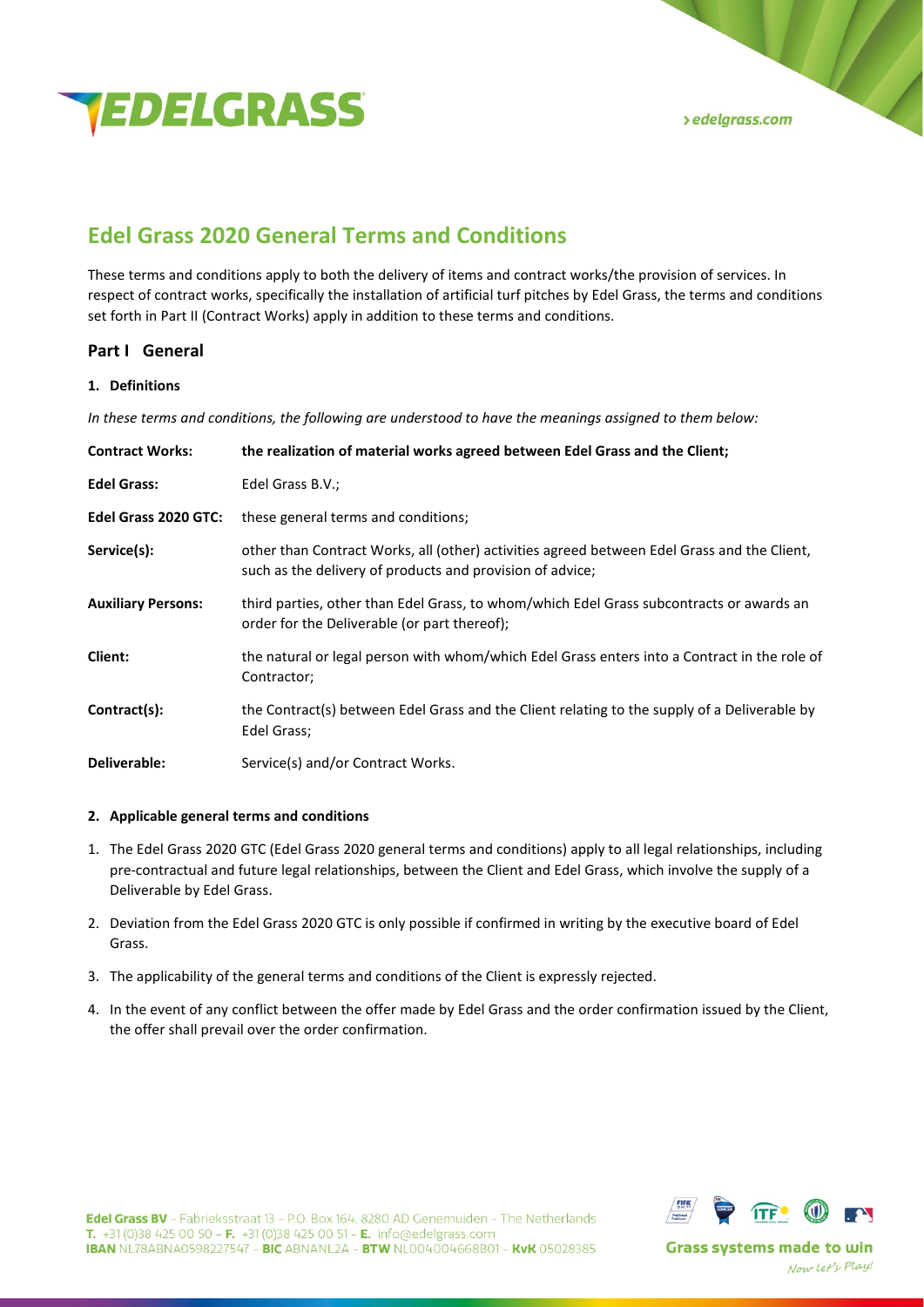

# **3. Offer**

- 1. All offers are, unless expressly stated otherwise, non-binding and expire sixty days after the date of the offer, unless a different period for acceptance is included in the offer.
- 2. All offers are in euros, exclusive of VAT/sales tax, unless otherwise agreed in writing.
- 3. Export and import duties, customs clearance costs, taxes, etc. shall be paid by the Client, unless agreed otherwise in writing.
- 4. The Client may only change quantities that have been ordered with the explicit written consent of Edel Grass. The Client must compensate any financial or other damage suffered by Edel Grass as a result of a change.
- 5. Offers are based on the data and information provided by the Client at the time of the request.

If it is found that the information provided by the Client is not complete, up-to-date or correct, or if this information has been provided too late, or if it is found that the Client has information that is important for the order but has not provided it, the Client shall pay all costs incurred by Edel Grass as a result and compensate Edel Grass for any damage.

# **4. Invoicing and payment**

- 1. Edel Grass shall invoice the product consignment on the date on which the products leave the warehouse ("ex works"). The Client accepts the possibility of partial invoices for partial deliveries. Edel Grass is entitled to submit invoices for advance payments. Invoices shall only be submitted digitally, unless the Client requests paper invoices in writing.
- 2. Unless otherwise agreed in writing, the Client must pay the invoice amount in full and without applying a discount within the payment term of 30 days from the invoice date. If payment is not made by the due date at the latest, Edel Grass shall, by operation of law, without any need for a payment reminder and without prejudice to its right to possible damages, be entitled to:
	- payment by the Client of statutory interest for commercial transactions;
	- payment of possible debt collection costs incurred by Edel Grass to recover the amount due;
	- suspend all deliveries, in which case deliveries shall only be resumed after full payment of all amounts due, plus the statutory interest for commercial transactions and collection costs;
	- demand return of the delivered products at any time, at the expense of the Client, and subject to Edel Grass retaining any amounts already paid by the Client.
- 3. Edel Grass is at all times entitled to demand security or full or partial prepayment in fulfillment of payment obligations that are due and not yet due.
- 4. The Client shall not acquire ownership of the delivered goods and/or physical results of the order until it has fulfilled all its obligations. Edel Grass shall retain ownership of all products that have been and are to be delivered until the purchase price for all products has been paid in full.

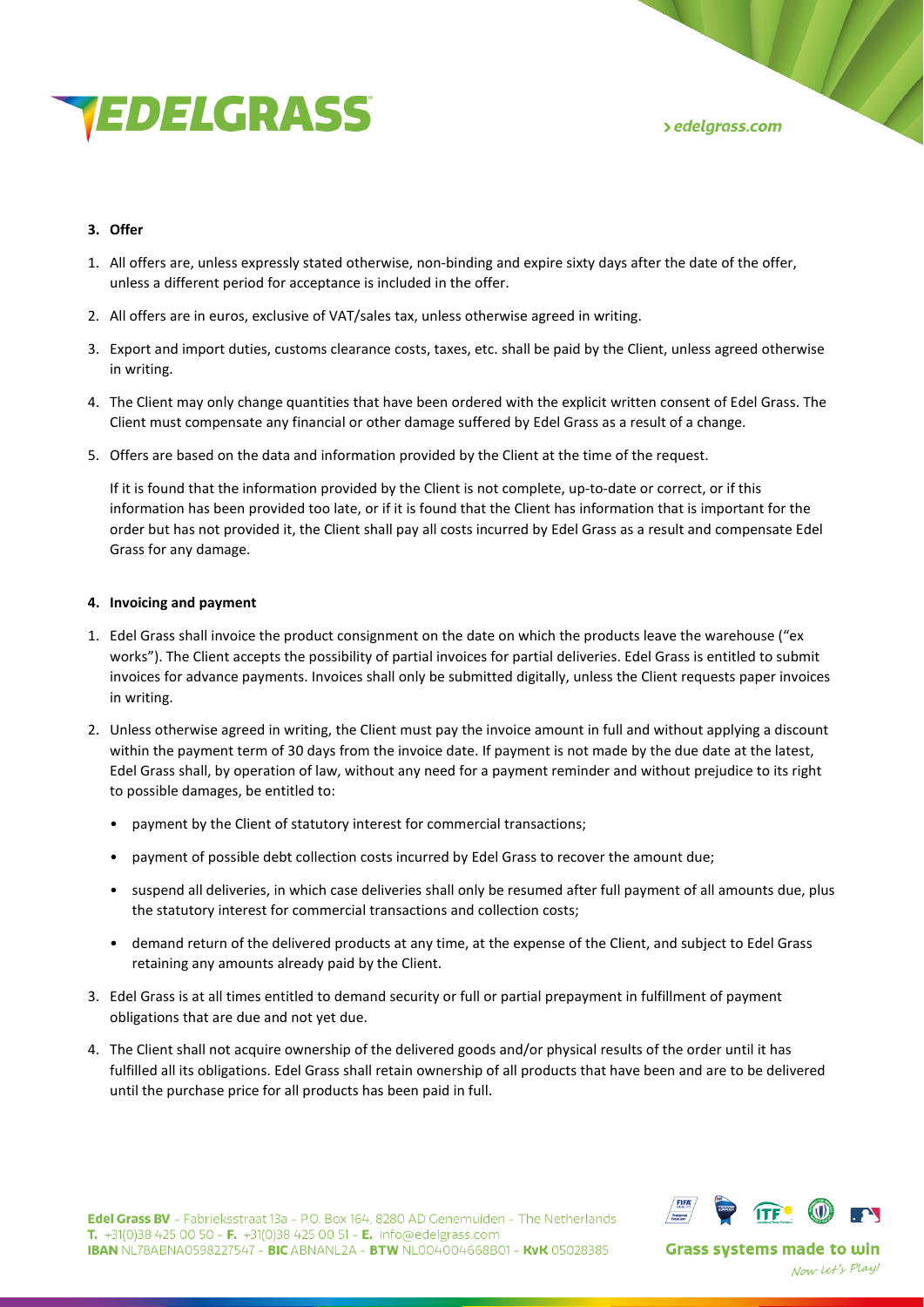

## **5. Transport**

- 1. The risk for the items to be delivered to the Client transfers to the Client on "ex works" terms, i.e. when they leave the factory of Edel Grass. All items, including those sold "free domicile", shall always be transported at the Client's risk.
- 2. In the case of "free domicile" delivery, Edel Grass determines the means of transport.
- 3. The Client must ensure that delivery of the items can take place on the agreed delivery date (without delays or obstruction). If delivery (without delays or obstruction) is not possible, the Client shall be liable to pay the costs of holding the goods in storage, amounting to 1% of the order amount per month.

## **6. Retention of title**

- 1. The Client shall not acquire ownership of the delivered goods and/or physical results of the order until it has fulfilled all its obligations. Edel Grass shall retain ownership of all products that have been and are to be delivered until the purchase price for all products has been paid in full.
- 2. With regard to the items referred to in paragraph 1, the Client agrees not to undertake any acts of disposition, i.e. by pledging them or encumbering the products in some other way, or handing them over to third parties, unless the Client has already fulfilled all its payment-related and other obligations at that time.
- 3. If the Client acts contrary to the obligations stated in paragraph 2, Edel Grass is entitled to remove and repossess all items it has dispatched (or previously delivered to the Client). The Client must cooperate with Edel Grass to the extent required for this, specifically by granting (or instructing others to grant) Edel Grass or persons appointed by it access to the company or other premises used by the Client. The Client gives its permission for this situation, should it arise at some future time.

# **7. Complaints**

- 1. The Client must check the delivered goods for visible defects immediately after delivery. If the Client discovers visible defects, it must, within 8 days of delivery, inform Edel Grass accordingly in writing, with substantiation, failing which, the Client shall forfeit all its rights regarding the failure to perform due to non-compliance.
- 2. Other defects must be reported to Edel Grass in writing, with substantiation, immediately after their discovery or immediately after they could reasonably have been discovered, but in any case within one month of delivery or completion of the works, failing which the works or the delivered items shall be deemed to have been accepted.
- 3. A complaint does not give the Client the right to refuse to make payment or suspend its payment obligations.
- 4. If Edel Grass deems a complaint to be justified, Edel Grass shall be entitled, following consultation with the Client, to credit a commensurate part of the invoice, or supply the contract deliverable again under the same terms and conditions, subject to the Client committing to return the incorrectly delivered item free-of-charge to Edel Grass.
- 5. Edel Grass shall be released from any obligation in respect of a complaint that has been submitted if the Client has not fulfilled all its obligations towards Edel Grass (both financial and otherwise) on time and in full.
- 6. A complaint concerning delivered products has no effect on previously delivered items or items that are still to be delivered, even if those items have been or shall be delivered in fulfillment of the same contract.

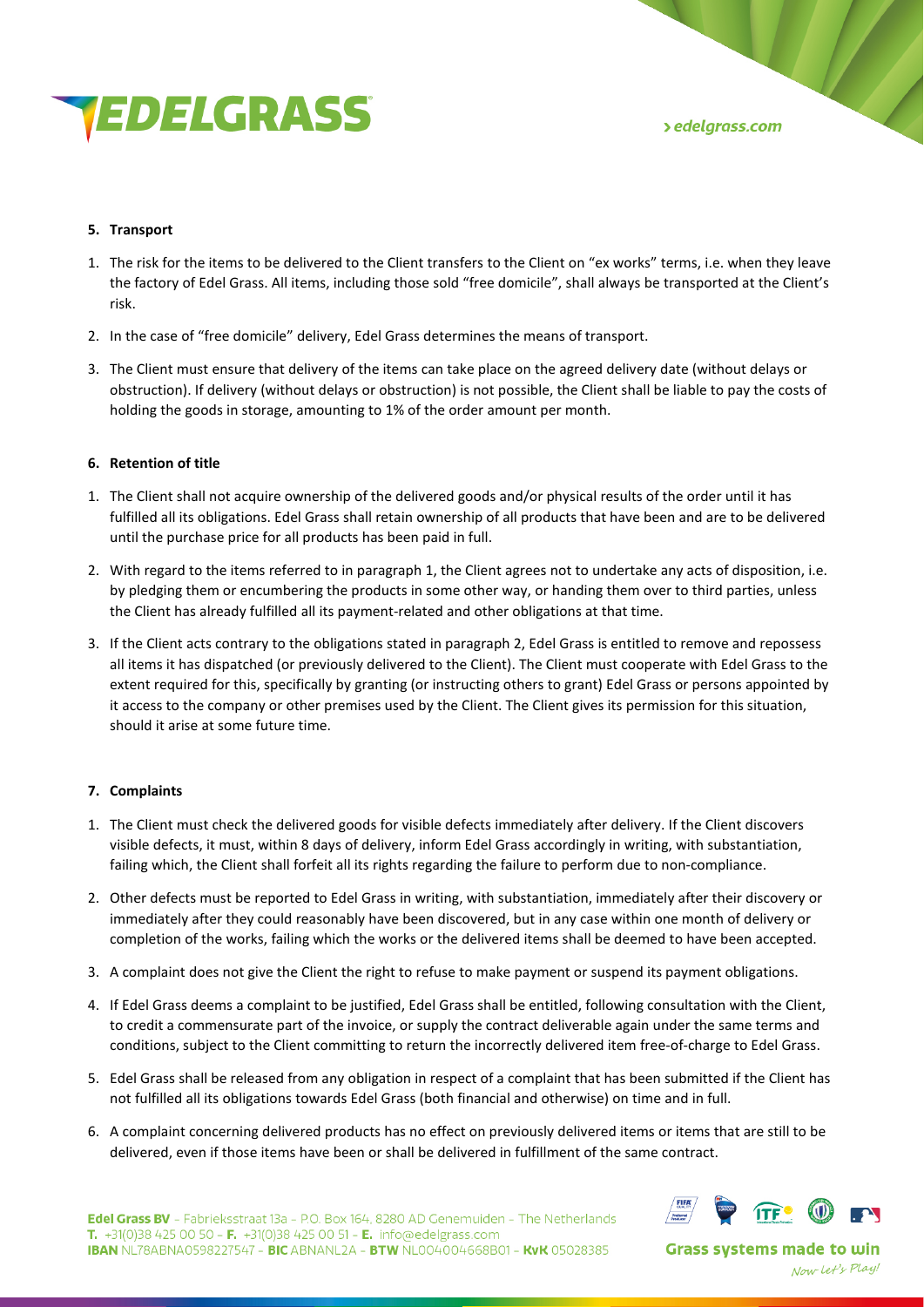

- 7. A complaint cannot be processed if the delivered products are no longer in exactly the same condition as at the time of delivery in every respect.
- 8. Edel Grass has the right to refuse return shipments, unless the possibility of returning goods has been expressly agreed.
- 9. The provisions of this clause apply unless other warranty provisions have been agreed in writing.

## **8. Warranty**

- 1. The products delivered by Edel Grass are covered by warranty in accordance with the warranty conditions for the product in question, and as annexed to the offer and contract.
- 2. If an artificial turf/structure is subject to inspection/certification, the artificial turf/structure may not be played on, nor may the artificial turf/structure be used in any other way during the period prior to written communication of the results of the tests carried out by an accredited inspection body demonstrating that the artificial turf/structure meets all the standards. The warranty cover provided by Edel Grass automatically lapses if this provision is breached.
- 3. The warranty is only valid if the Client has fulfilled all its obligations towards Edel Grass on time and in full.

#### **9. Liability**

- 1. The liability of Edel Grass is limited to direct damage, subject to a maximum of the order price agreed in the contract, the individual contract under a master agreement or the contract amendment. Edel Grass is not liable for indirect, unforeseeable and consequential losses (such as costs of stripping, removal, reconstruction, loss of income and profits, financing costs, loss of customers, loss of contracts, additional costs).
- 2. The Client indemnifies Edel Grass and its employees against claims of third parties in connection with realization of the Deliverable.

#### **10. Confidentiality and intellectual property**

- 1. The Client and Edel Grass shall treat all data and information they share with each other as confidential and shall only use it within the context of the contract for which that information has been made available. Edel Grass is entitled to use the order as a reference.
- 2. Edel Grass retains all intellectual property rights, as well as all similar rights for the protection of information, in respect of products manufactured by Edel Grass.



Edel Grass BV - Fabrieksstraat 13a - P.O. Box 164, 8280 AD Genemuiden - The Netherlands T. +31(0)38 425 00 50 - F. +31(0)38 425 00 51 - E. info@edelgrass.com **IBAN NL78ABNA0598227547 - BIC ABNANL2A - BTW NL004004668B01 - KVK 05028385**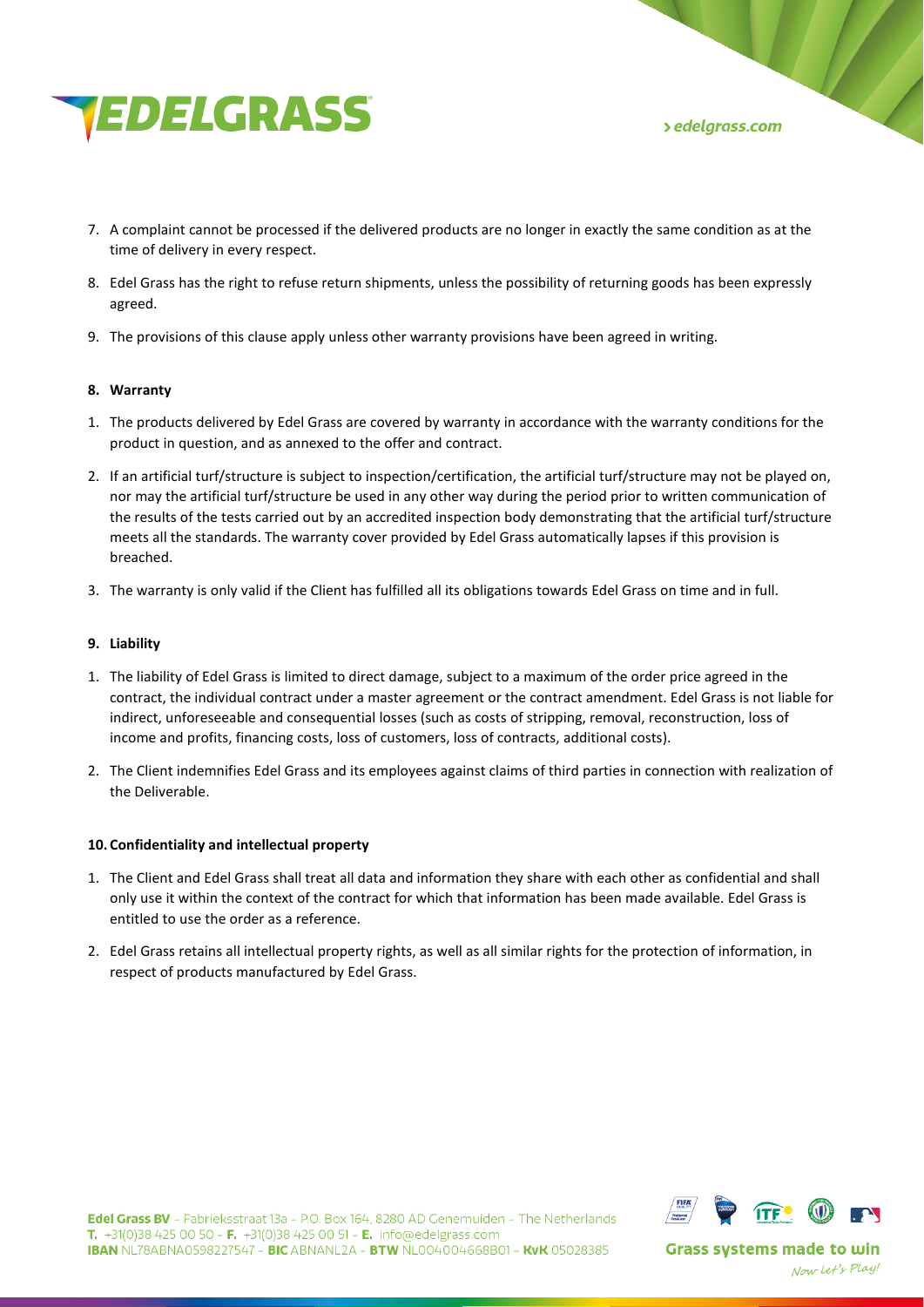

## **11. Other provisions**

- 1. Any interruption of production as a result of supply problems, a shortage of labor and/or materials, strikes or transport disruptions is expressly considered to be an act of God or a case of force majeure, in addition to circumstances usually considered such in Dutch jurisprudence. In the first instance, circumstances that can be regarded as force majeure lead to suspension of the Parties' obligations. If the situation of force majeure lasts longer than one (1) month, the sale transaction may be canceled by either party by registered letter with acknowledgment of receipt.
- 2. If one or more provisions of the general terms and conditions or the contract prove to be null and void or are annulled by the court, the other provisions of the terms and conditions or the contract shall retain their legal force. The Parties shall discuss the null and void or annulled provisions in order to agree a substitute arrangement. The substitute arrangement shall not affect the purpose and scope of the terms and conditions or the contract.
- 3. Failure to demand compliance with any right or power shall not affect or limit the rights and powers of Edel Grass, unless Edel Grass has agreed to this in writing.
- 4. The contract is governed by and construed in accordance with the laws of the Netherlands. In the event of disputes, the civil court of the District Court of Gelderland has exclusive jurisdiction.

# **Part II Contract works**

# **1. Prices and payment**

- 1. If the term of the Contract extends beyond six months, Edel Grass is entitled to change prices. In that event, the change in the prices comes into force on the first day of the month following the month in which the price adjustment is announced. Price increases shall be notified to the Client in writing.
- 2. Edel Grass invoices its services and activities each month, unless agreed otherwise. The invoices are submitted digitally. Edel Grass is entitled to submit invoices for advance payments.

# **2. Collaboration with third parties**

- 1. If, at the request of the Client, Edel Grass collaborates with one or more Auxiliary Persons, Edel Grass shall not be responsible and liable for the part of the order carried out by these Auxiliary Persons, unless and insofar as Edel Grass has explicitly accepted this liability in writing. In such cases, the Client manages coordination between the parties and is responsible for the information to be provided by these Auxiliary Persons to Edel Grass.
- 2. If Edel Grass itself engages one or more Auxiliary Persons for fulfillment of an order awarded to it, Edel Grass shall be liable for the part of the order carried out by this third party (or these third parties) insofar as these Auxiliary Persons are liable for damage/losses in respect of Edel Grass.



Edel Grass BV - Fabrieksstraat 13a - P.O. Box 164, 8280 AD Genemuiden - The Netherlands T. +31(0)38 425 00 50 - F. +31(0)38 425 00 51 - E. info@edelgrass.com **IBAN NL78ABNA0598227547 - BIC ABNANL2A - BTW NL004004668B01 - KVK 05028385**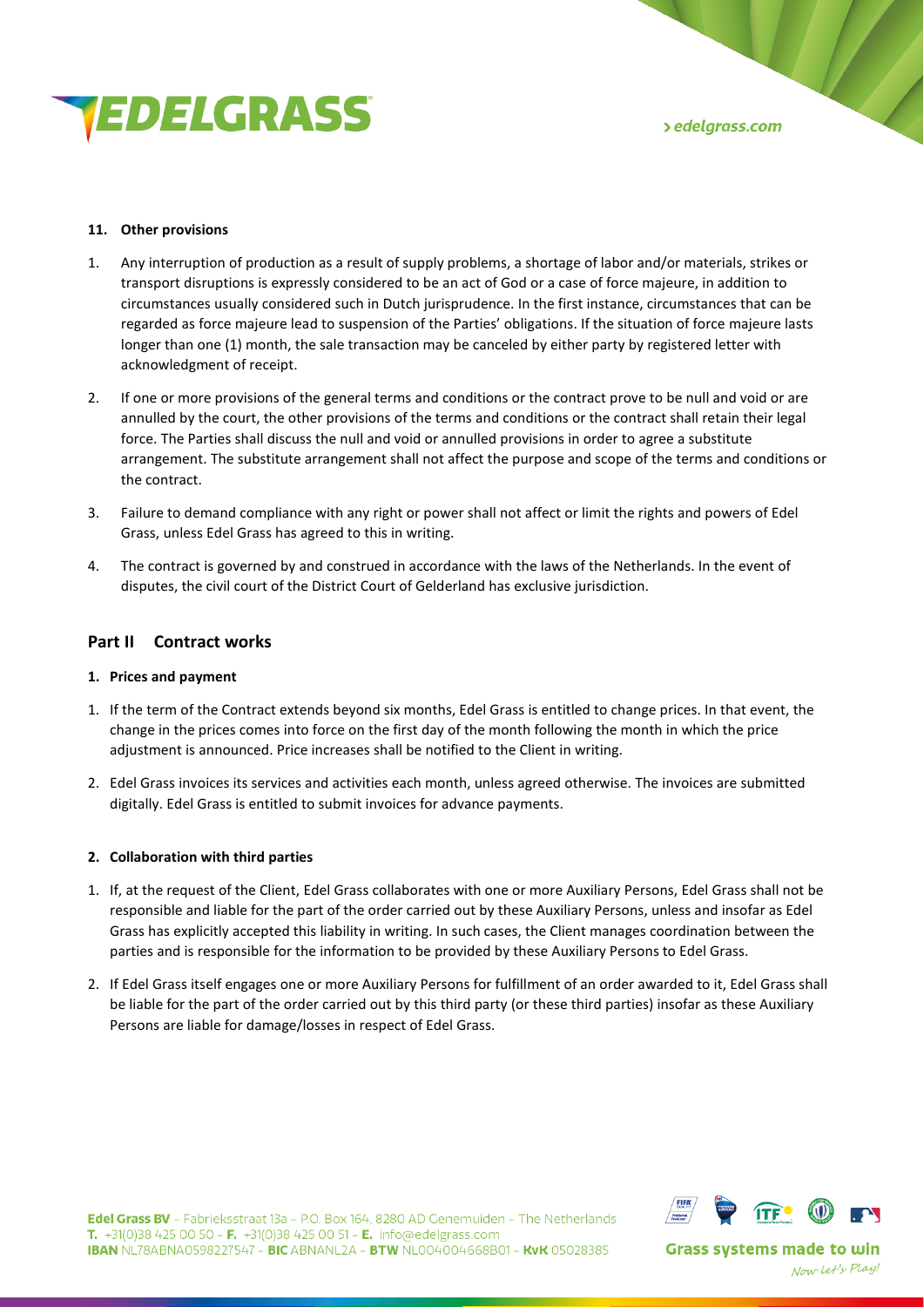

## **3. CAR insurance**

Edel Grass shall not take out Construction All Risks (CAR) insurance for the works unless this has been expressly agreed. In the case of Contract Works, the Client shall take out CAR insurance, or some other adequate form of insurance. This insurance shall also provide insurance cover for Edel Grass, Auxiliary Persons, subcontractors and third parties. If the Client does not take out adequate insurance and does not inform Edel Grass accordingly before contract formation, the Client is liable for the consequences of non-compliance with this obligation.

## **4. Delivery and delivery time**

- 1. The Client must inform Edel Grass fully and correctly regarding the works to be carried out and the circumstances under which those works shall be performed. If the information provided by or on behalf of the Client is found to be incorrect or incomplete, and this results in additional costs for Edel Grass, the Client must reimburse these costs to Edel Grass (e.g. man-hours, material costs and transport costs).
- 2. If a specific delivery period has been agreed, or it has been agreed that Edel Grass shall start the works within a certain period of time or that the works shall be completed within a certain period of time, this period of time shall be extended if the Client has not yet made all the preparations necessary for the realization of the works under the contract. Edel Grass can never be held liable for costs arising due to delays caused by weather conditions.
- 3. If any of the periods referred to in the previous paragraph are exceeded, Edel Grass shall only be in default if it has received a written notice of default from the Client, which sets a reasonable period within which Edel Grass must deliver the works, start the works or complete the works, and Edel Grass fails to comply within this reasonable period.
- 4. An overrun in respect of the period allowed for remedy of the default shall entitle the Client to dissolve the contract. In that case, the Client is not entitled to compensation and may not carry out works or have works carried out at the expense of Edel Grass, with or without judicial authorization, for the purpose of fulfilling contractual obligations, unless the overrun in respect of the period allowed for remedy of the default is the result of intent or gross negligence on the part of Edel Grass.
- 5. If it has been agreed that the works and/or delivery shall take place in phases, Edel Grass may postpone the start of the works and/or deliveries associated with a phase until the client has confirmed and approved completion of the preceding phase in writing. The Client or buyer is still bound to pay the agreed price for the works to be carried out and/or the items to be delivered, and must also compensate Edel Grass for any costs and damage/losses resulting from such a delay.
- 6. If Edel Grass does not deliver on time, does not start the works on time or does not complete the works on time, the Client or buyer is not entitled to suspend its obligations under the contract.



Edel Grass BV - Fabrieksstraat 13a - P.O. Box 164, 8280 AD Genemuiden - The Netherlands T. +31(0)38 425 00 50 - F. +31(0)38 425 00 51 - E. info@edelgrass.com **IBAN NL78ABNA0598227547 - BIC ABNANL2A - BTW NL004004668B01 - KVK 05028385**